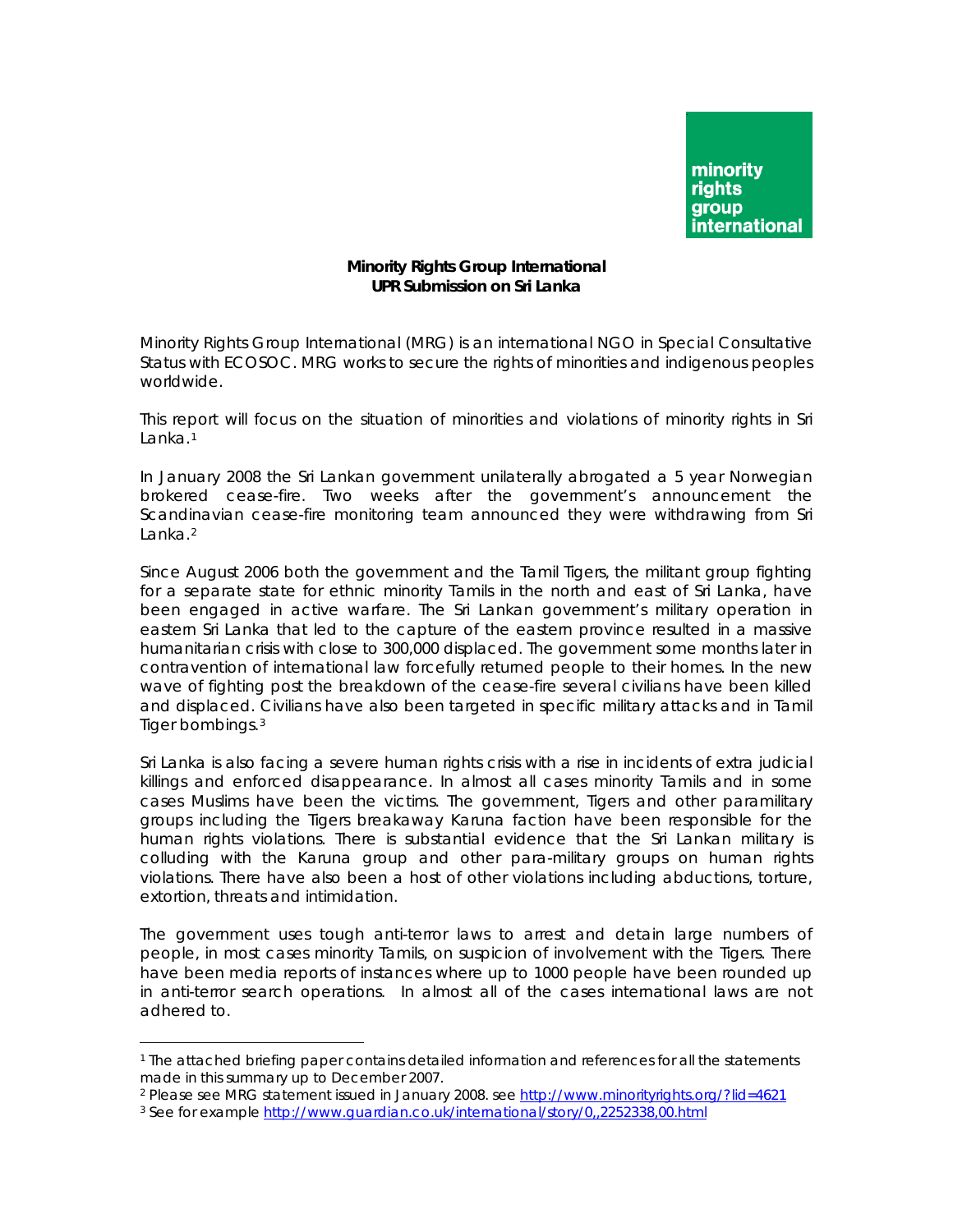The government has also pursued an extremely antagonistic approach to international organisations and human rights organisations working in Sri Lanka. Human Rights defenders have been killed, attacked and targeted for verbal abuse. Aid workers, religious leaders and journalists have also been targeted for human rights abuses.

The government has failed to protect human rights of Sri Lankans, particularly ethnic minorities and certain other vulnerable groups. In some cases the government itself is responsible for violations, in other cases they turn a blind eye to human rights abuses committed by other groups. The Tamil Tigers are also targeting civilians and involved in human rights violations.

Following the departure of the Scandinavian monitors there has been a gap in international monitoring in Sri Lanka. The country's National Human Rights Commission is not properly functioning and was recently downgraded by the International Coordinating Committee of National Institutions for the Promotion and Protection of Human Rights. An independent Commission appointed to look at a list of 17 selected major human rights violations that occurred in the year 2006, has also failed to carry out its mandate. There is currently no proper monitoring, recording or investigating of alleged human rights violations. There is also a great sense of impunity in the country with virtually no police investigations or judicial scrutiny of human rights cases. Recent positive judgements by the Supreme Court of Sri Lanka[4](#page-1-0) on restrictions to military search operations have not been implemented by the military seriously undermining the role of the judiciary.<sup>[5](#page-1-1)</sup>

Despite this situation the Sri Lankan government continues to ignore growing calls from the UN, the international community and international human rights organisation for an OHCHR office to be opened in Sri Lanka with field monitors.

## **Suggested Questions and Recommendations for the Sri Lankan government**

- Request detailed information from the Sri Lankan government on the level of human rights monitoring currently taking place, including figures for violations such as extra-judicial killings, enforced disappearances, abductions and extortion.
- Request specific figures from the government on the numbers of ethnic minorities arrested and detained under anti- terrorism legislation
- Request information on what special measures the government is taking to protect the lives and rights of minority Tamils and Muslims who are targets of human rights violations in the north and east.
- Request figures on the number of cases of extra-judicial killings, torture, enforced disappearance and abductions that the police are currently investigating. How many of these cases are being prosecuted? What is the ethnic breakdown of the victims of these cases?
- Request information on the government's role with paramilitary groups, particularly on why these groups are able to operate and commit human rights abuses in government controlled territories.

<span id="page-1-0"></span> $\overline{a}$ 4 See: <http://afp.google.com/article/ALeqM5hsTEWlNLrCM6IHgxnn4igh2JOHIw>and [http://www.colombopage.com/archive\\_07/December453342SL.html](http://www.colombopage.com/archive_07/December453342SL.html)

<span id="page-1-1"></span><sup>5</sup> MRG interviews with Sri Lankan human rights activists February 2008.